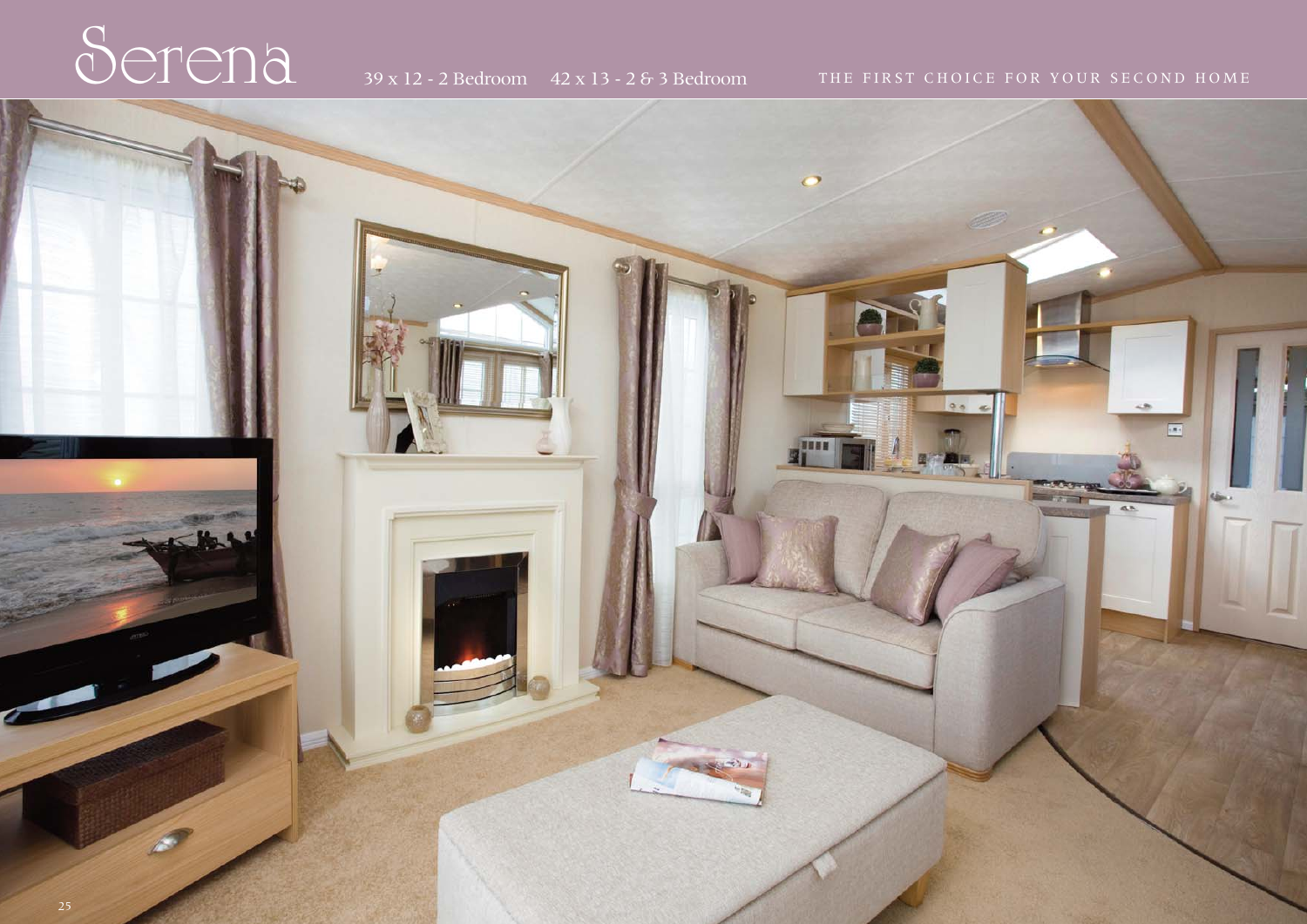### WWW.PEMBERTONLH.CO.UK





The Serena collection retains its charm and elegance and stands out from the crowd with its Georgian windows and classic features. Light streams into the well-appointed country style kitchen through the skylight and the dining area has wooden venetian blinds at the windows adding character and finesse.

Luxury and comfort are provided by the generous sofas and soft coloured furnishings and there are French windows to the front elevation allowing you to relax and take in the view.

The well proportioned master bedroom in the  $39 \times 12$  ft model comes equipped with a large window seat that incorporates storage underneath and the master bedroom in the 2 bedroom 42 x 13 ft has a walk-in wardrobe and large dressing table. All three models in this range have en-suites to the main bedrooms.

The Serena is rich with clever storage and beautiful finishing touches that create an individual, highly specified holiday home.

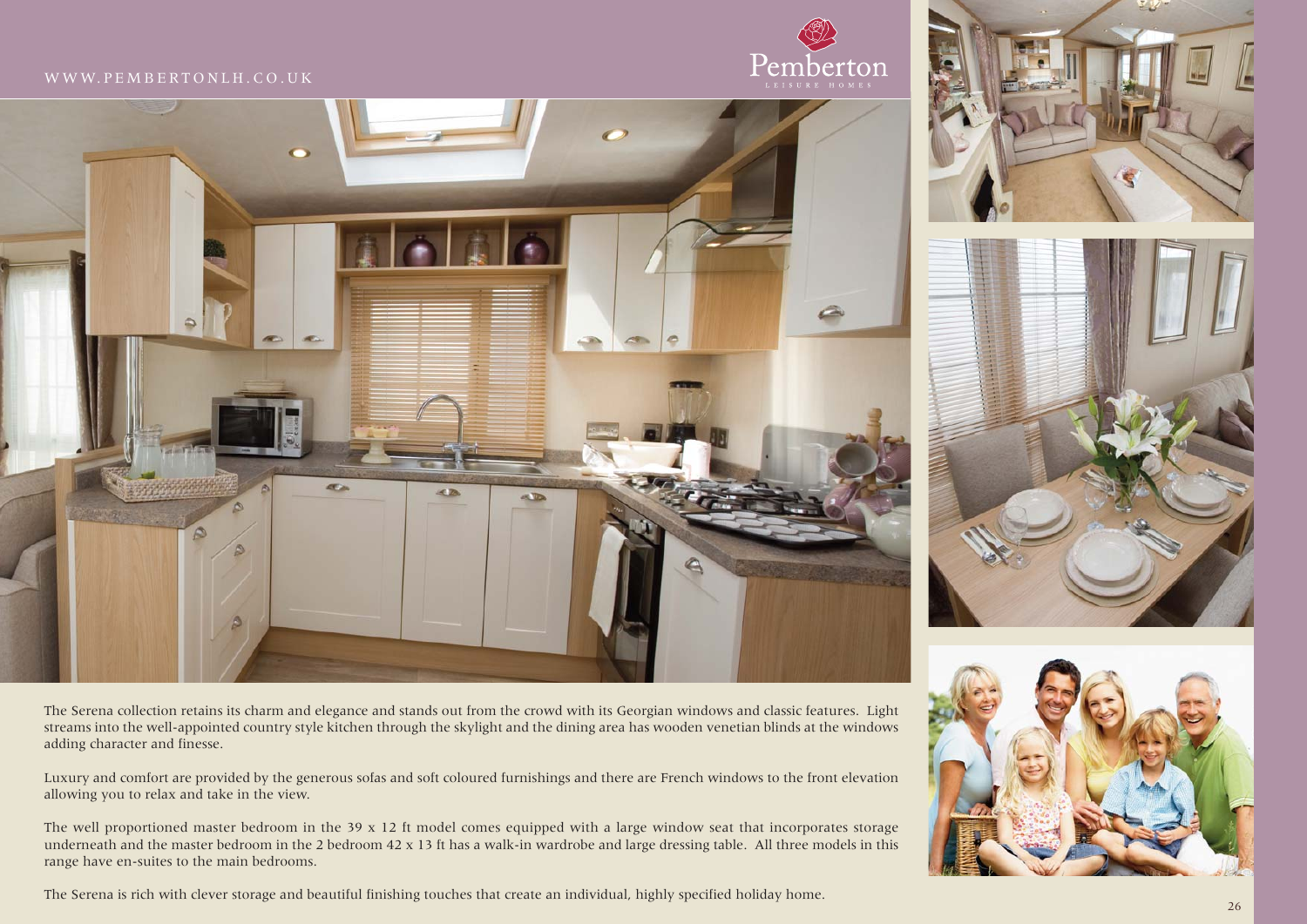# Serena



 $\bullet$ 

rie-

1653554556

 $\bullet$ 

E.

**CT**